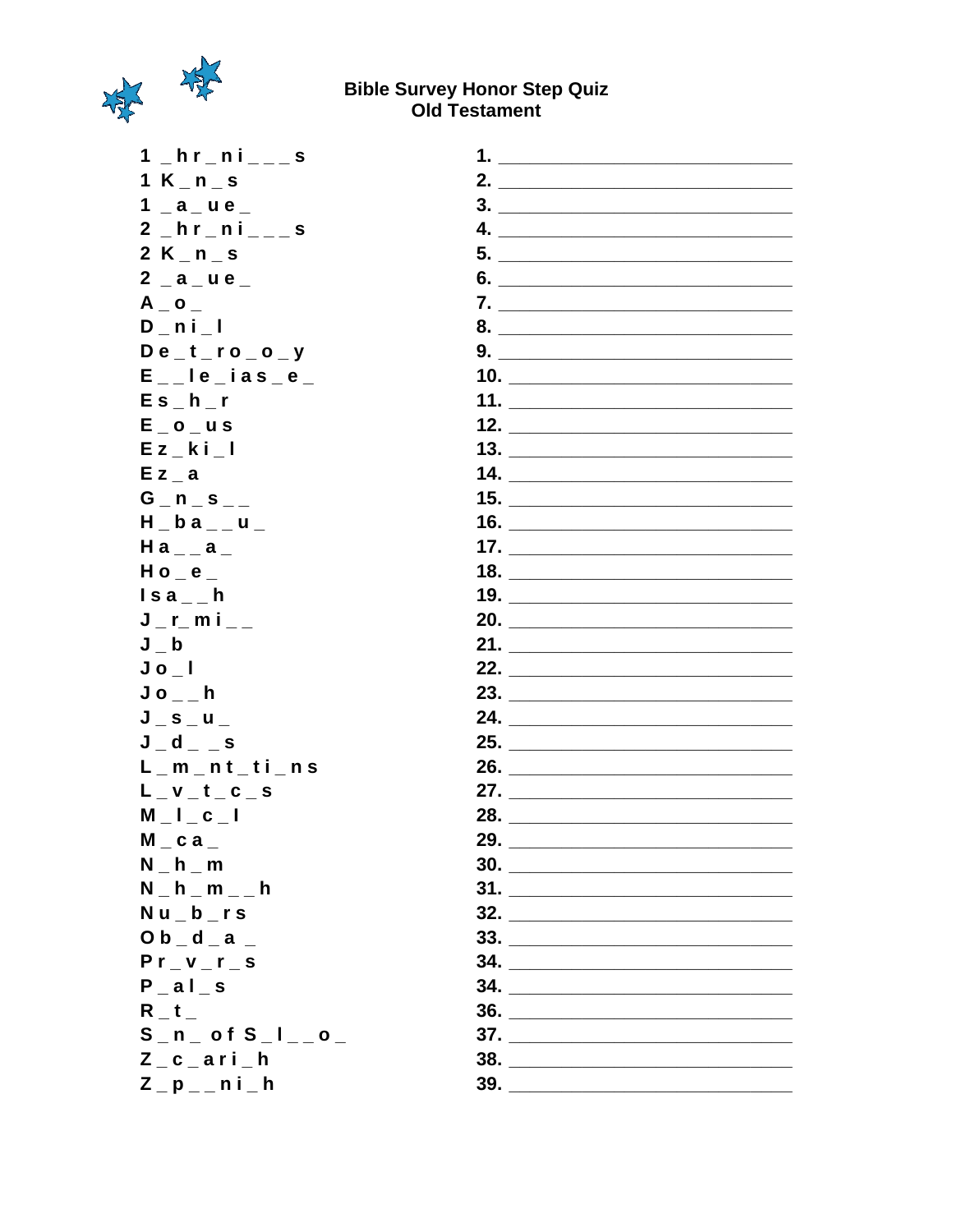## **Bible Survey Honor Step Quiz New Testament**

XS



 $\overline{\phantom{a}}$ 

\_\_\_\_\_\_\_\_\_\_\_\_\_\_ 

\_\_\_\_\_\_\_\_\_\_\_\_\_\_\_\_\_\_

 $\overline{\phantom{0}}$ 

 $\overline{\phantom{0}}$ 

 $\overline{\phantom{0}}$ 

 $\overline{\phantom{a}}$ 

| $E_h$ <sub>_</sub> si_ns          |                                                                                                                                                                                                                                                                                                                                                                                                                                                              |
|-----------------------------------|--------------------------------------------------------------------------------------------------------------------------------------------------------------------------------------------------------------------------------------------------------------------------------------------------------------------------------------------------------------------------------------------------------------------------------------------------------------|
| $1Co_i$ in_hi_ns                  |                                                                                                                                                                                                                                                                                                                                                                                                                                                              |
| $1 J_{--} n$                      | $\begin{array}{c} \n \textbf{3.} \quad \textbf{5.} \quad \textbf{6.} \quad \textbf{6.} \quad \textbf{7.} \quad \textbf{8.} \quad \textbf{9.} \quad \textbf{1.} \quad \textbf{1.} \quad \textbf{1.} \quad \textbf{1.} \quad \textbf{1.} \quad \textbf{1.} \quad \textbf{1.} \quad \textbf{1.} \quad \textbf{1.} \quad \textbf{1.} \quad \textbf{1.} \quad \textbf{1.} \quad \textbf{1.} \quad \textbf{1.} \quad \textbf{1.} \quad \textbf{1.} \quad \textbf{$ |
| 1 P_t__                           | 4. $\qquad \qquad$                                                                                                                                                                                                                                                                                                                                                                                                                                           |
| $1$ Th_s__l_ni_ns                 |                                                                                                                                                                                                                                                                                                                                                                                                                                                              |
| 1 $T$ $_m$ $o$ $_m$ $h$ $y$       |                                                                                                                                                                                                                                                                                                                                                                                                                                                              |
| $2 Co_{in_{h}-}$ hi $_{n}$ s      |                                                                                                                                                                                                                                                                                                                                                                                                                                                              |
| $2 J_{-} n$                       | 8.                                                                                                                                                                                                                                                                                                                                                                                                                                                           |
| 2 $P_t$                           |                                                                                                                                                                                                                                                                                                                                                                                                                                                              |
| $2 Th_s_l_s_l_n$                  | 10. $\qquad \qquad$                                                                                                                                                                                                                                                                                                                                                                                                                                          |
| $2T_{m}$ mo_h_                    | 11. $\frac{1}{2}$ 11.                                                                                                                                                                                                                                                                                                                                                                                                                                        |
| $3$ _ o _ n                       | 12. $\frac{1}{2}$ $\frac{1}{2}$ $\frac{1}{2}$ $\frac{1}{2}$ $\frac{1}{2}$ $\frac{1}{2}$ $\frac{1}{2}$ $\frac{1}{2}$ $\frac{1}{2}$ $\frac{1}{2}$ $\frac{1}{2}$ $\frac{1}{2}$ $\frac{1}{2}$ $\frac{1}{2}$ $\frac{1}{2}$ $\frac{1}{2}$ $\frac{1}{2}$ $\frac{1}{2}$ $\frac{1}{2}$ $\frac{1}{2}$ $\frac{1}{2}$ $\frac{1}{2$                                                                                                                                       |
| $A_{-}$ s                         | 13. $\overline{\phantom{a} \phantom{a} \phantom{a} \phantom{a}}$                                                                                                                                                                                                                                                                                                                                                                                             |
| $C$ $I$ $o$ $s$ $i$ $n$ $s$       |                                                                                                                                                                                                                                                                                                                                                                                                                                                              |
| $G_l_l_l$ = $i$ = $n$ s           |                                                                                                                                                                                                                                                                                                                                                                                                                                                              |
| $H_b$ <sub>-</sub> w <sup>-</sup> | 16. $\qquad \qquad$                                                                                                                                                                                                                                                                                                                                                                                                                                          |
| $Jo_{--}$                         | 17. $\sqrt{2}$ 17. $\sqrt{2}$ 17. $\sqrt{2}$ 17. $\sqrt{2}$ 17. $\sqrt{2}$ 17. $\sqrt{2}$ 17. $\sqrt{2}$ 17. $\sqrt{2}$ 17. $\sqrt{2}$ 17. $\sqrt{2}$ 17. $\sqrt{2}$ 17. $\sqrt{2}$ 17. $\sqrt{2}$ 17. $\sqrt{2}$ 17. $\sqrt{2}$ 17. $\sqrt{2}$ 17. $\sqrt{2}$ 17. $\sqrt{2}$ 17.                                                                                                                                                                            |
| $J_m$ = $S$                       |                                                                                                                                                                                                                                                                                                                                                                                                                                                              |
| $J_d$                             |                                                                                                                                                                                                                                                                                                                                                                                                                                                              |
| $L_{-}$ k $_{-}$                  | 20.                                                                                                                                                                                                                                                                                                                                                                                                                                                          |
| $M_{r}$                           |                                                                                                                                                                                                                                                                                                                                                                                                                                                              |
| Ma__h_w                           | 22.                                                                                                                                                                                                                                                                                                                                                                                                                                                          |
| P il m n                          | 23.                                                                                                                                                                                                                                                                                                                                                                                                                                                          |
| $P_i$ i _ip_i _n_                 | 24. $\qquad \qquad$                                                                                                                                                                                                                                                                                                                                                                                                                                          |
| $R_{v}$ $I_{v}$ ion               | 25.                                                                                                                                                                                                                                                                                                                                                                                                                                                          |
| $R_m - n s$                       | 26.                                                                                                                                                                                                                                                                                                                                                                                                                                                          |
| $T_t_s$                           | 27.                                                                                                                                                                                                                                                                                                                                                                                                                                                          |
|                                   |                                                                                                                                                                                                                                                                                                                                                                                                                                                              |



读诗



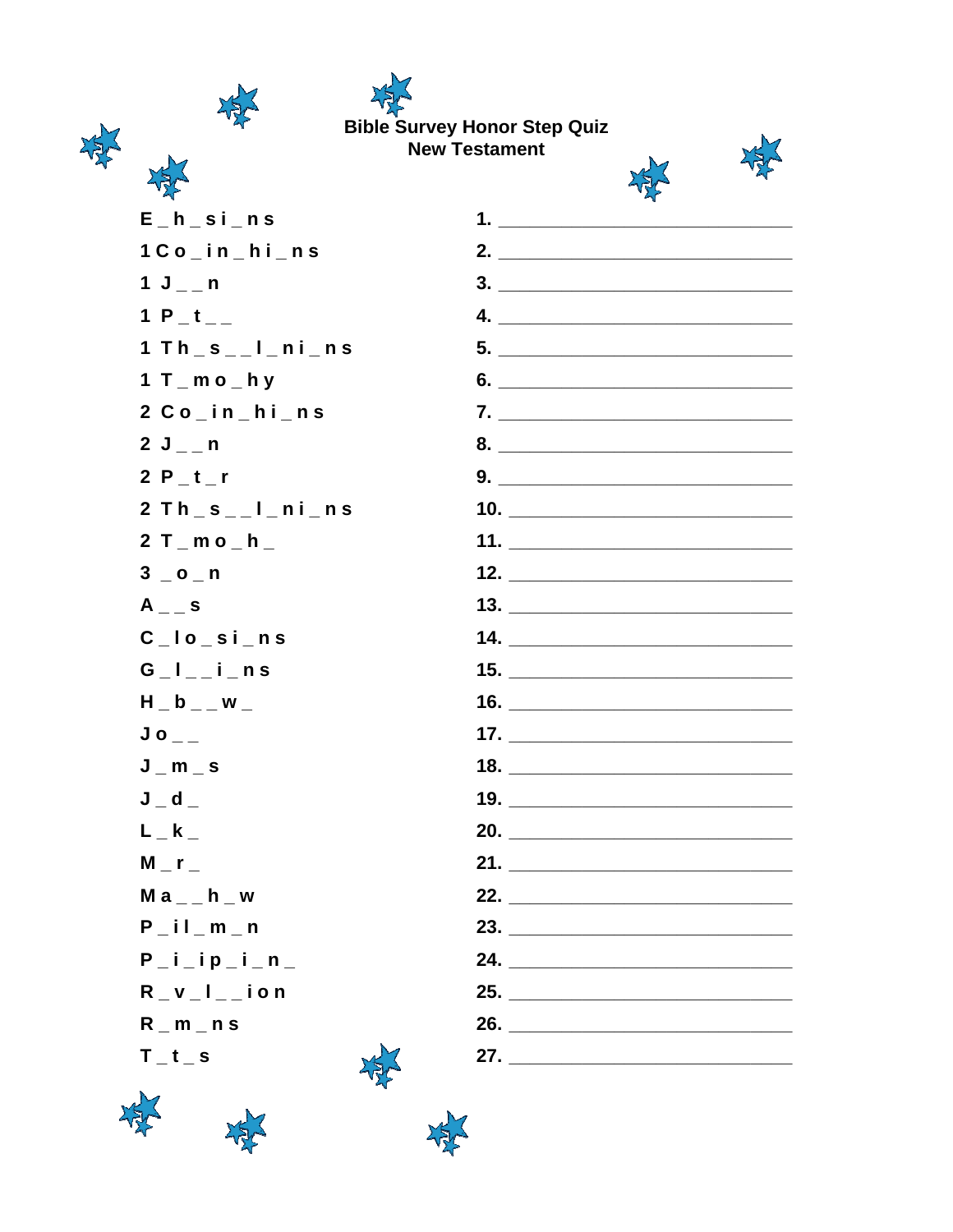Take-Home Page

## Honor Step Requirement



 $Star's$  Name

#### Unit: Bible Survey

#### Memory Verse:

"All Scripture is God-breathed and is useful for teaching, rebuking, correcting and training in righteousness" (2 Timothy 3:16, NIV).

"All scripture is given by inspiration of God, and is profitable for doctrine, for reproof, for correction, for instruction in righteousness" (2 Timothy 3:16, KJV).

#### Honor Step Requirements:

#### *Memorize the books of the Bible.*

| <b>Old Testament</b> | Isaiah               | Acts            |
|----------------------|----------------------|-----------------|
| Genesis              | Jeremiah             | Romans          |
| Exodus               | Lamentations         | 1 Corinthians   |
| Leviticus            | Ezekiel              | 2 Corinthians   |
| <b>Numbers</b>       | Daniel               | Galatians       |
| Deuteronomy          | Hosea                | Ephesians       |
| Joshua               | Joel                 | Philippians     |
| Judges               | Amos                 | Colossians      |
| Ruth                 | Obadiah              | 1 Thessalonians |
| 1 Samuel             | Jonah                | 2 Thessalonians |
| 2 Samuel             | Micah                | 1 Timothy       |
| 1 Kings              | Nahum                | 2 Timothy       |
| 2 Kings              | Habakkuk             | <b>Titus</b>    |
| 1 Chronicles         | Zephaniah            | Philemon        |
| 2 Chronicles         | Haggai               | <b>Hebrews</b>  |
| Ezra                 | Zechariah            | James           |
| Nehemiah             | Malachi              | 1 Peter         |
| Esther               |                      | 2 Peter         |
| Job                  | <b>New Testament</b> | 1 John          |
| Psalms               | Matthew              | 2 John          |
| Proverbs             | Mark                 | 3 John          |
| Ecclesiastes         | Luke                 | Jude            |
| Song of Songs        | John                 | Revelation      |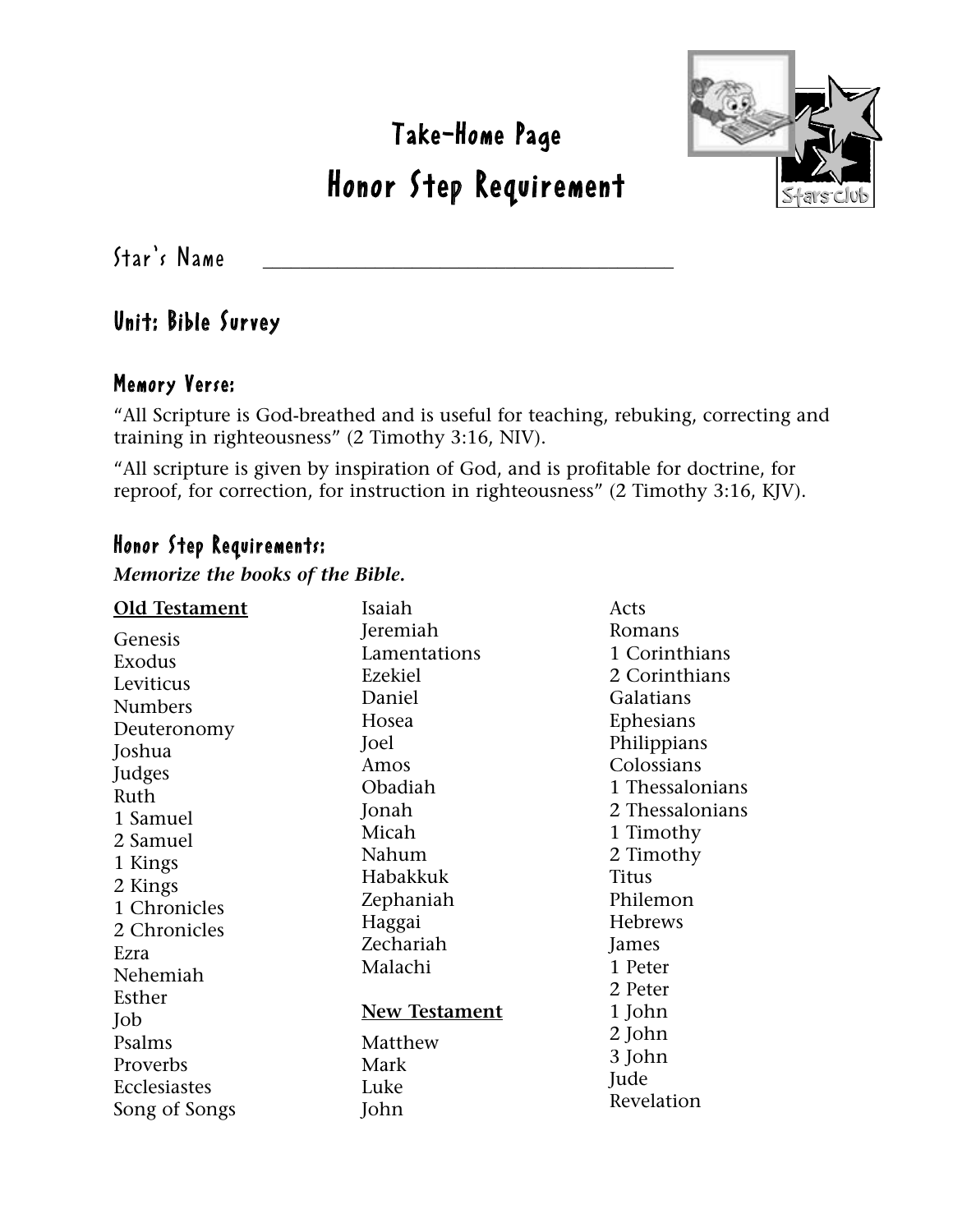

 $Star's$  Name

### Unit: End-Time Events

#### Memory Verse:

"Do not let your hearts be troubled. Trust in God; trust also in me. In my Father's house are many rooms; if it were not so, I would have told you. I am going there to prepare a place for you. And if I go and prepare a place for you, I will come back and take you to be with me that you also may be where I am" (John 14:1-3, NIV).

"Let not your heart be troubled: ye believe in God, believe also in me. In my Father's house are many mansions: if it were not so, I would have told you. I go to prepare a place for you. And if I go and prepare a place for you, I will come again, and receive you unto myself; that where I am, there ye may be also" (John 14:1-3, KJV).

#### Honor Step Requirements:

#### *Memorize two questions, answers, and Scripture verses with references.*

- Q. How do we know Jesus is coming again?
- A. The Bible tells us so.

"For the Lord himself will come down from heaven, with a loud command, with the voice of the archangel and with the trumpet call of God, and the dead in Christ will rise first. After that, we who are still alive and are left will be caught up together with them in the clouds to meet the Lord in the air. And so we will be with the Lord forever" (1 Thessalonians 4:16,17, NIV).

"For the Lord himself shall descend from heaven with a shout, with the voice of the archangel, and with the trump of God: and the dead in Christ shall rise first: Then we which are alive and remain shall be caught up together with them in the clouds, to meet the Lord in the air: and so shall we ever be with Lord" (1 Thessalonians 4:16,17, KJV).

- Q. Why should we be ready at all times for the Lord's coming?
- A. Because we do not know when He will come.

"So you also must be ready, because the Son of Man will come at an hour when you do not expect him" (Matthew 24:44, NIV).

"Therefore be ye also ready: for in such an hour as ye think not the Son of man cometh" (Matthew 24:44, KJV).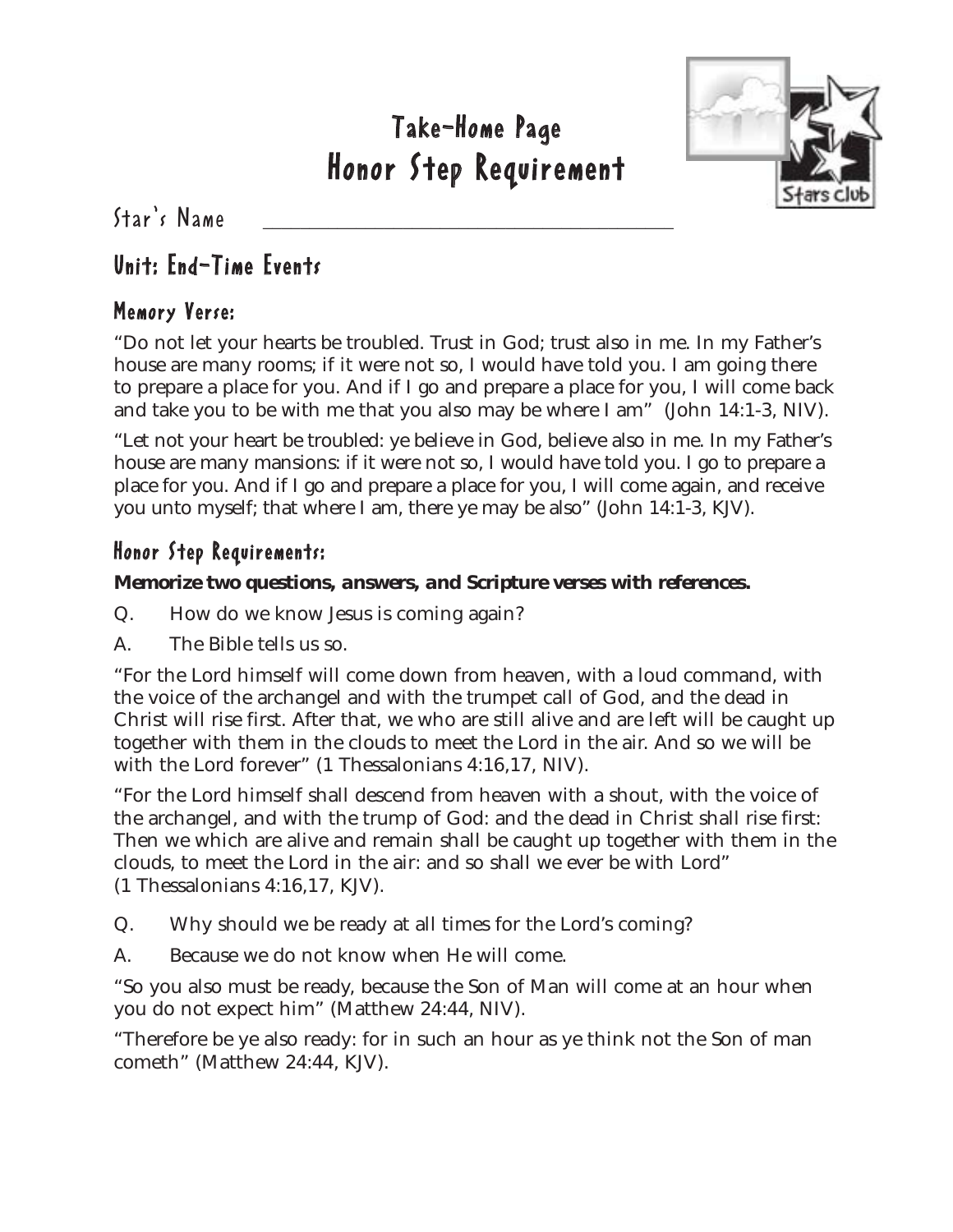

 $Star's$  Name

#### Unit: Healing

#### Memory Verse:

"Is any one of you sick? He should call the elders of the church to pray over him and anoint him with oil in the name of the Lord. And the prayer offered in faith will make the sick person well; the Lord will raise him up" (James 5:14,15, NIV).

"Is any sick among you? let him call for the elders of the church; and let them pray over him, anointing him with oil in the name of the Lord: And the prayer of faith shall save the sick, and the Lord shall raise him up" (James 5:14,15, KJV).

#### Honor Step Requirements:

#### *Memorize question, answer, and Scripture verses with reference.*

- Q. Is God concerned when I am sick?
- A. Yes, He provided for our deliverance from sickness.

"When evening came, many who were demon-possessed were brought to him, and he drove out the spirits with a word and healed all the sick. This was to fulfill what was spoken through the prophet Isaiah: 'He took up our infirmities and carried our diseases' " (Matthew 8:16,17, NIV).

"When the even was come, they brought unto him many that were possessed with devils: and he cast out the spirits with his word, and healed all that were sick: That it might be fulfilled which was spoken by Esaias the prophet, saying, Himself took our infirmities, and bare our sicknesses" (Matthew 8:16,17, KJV).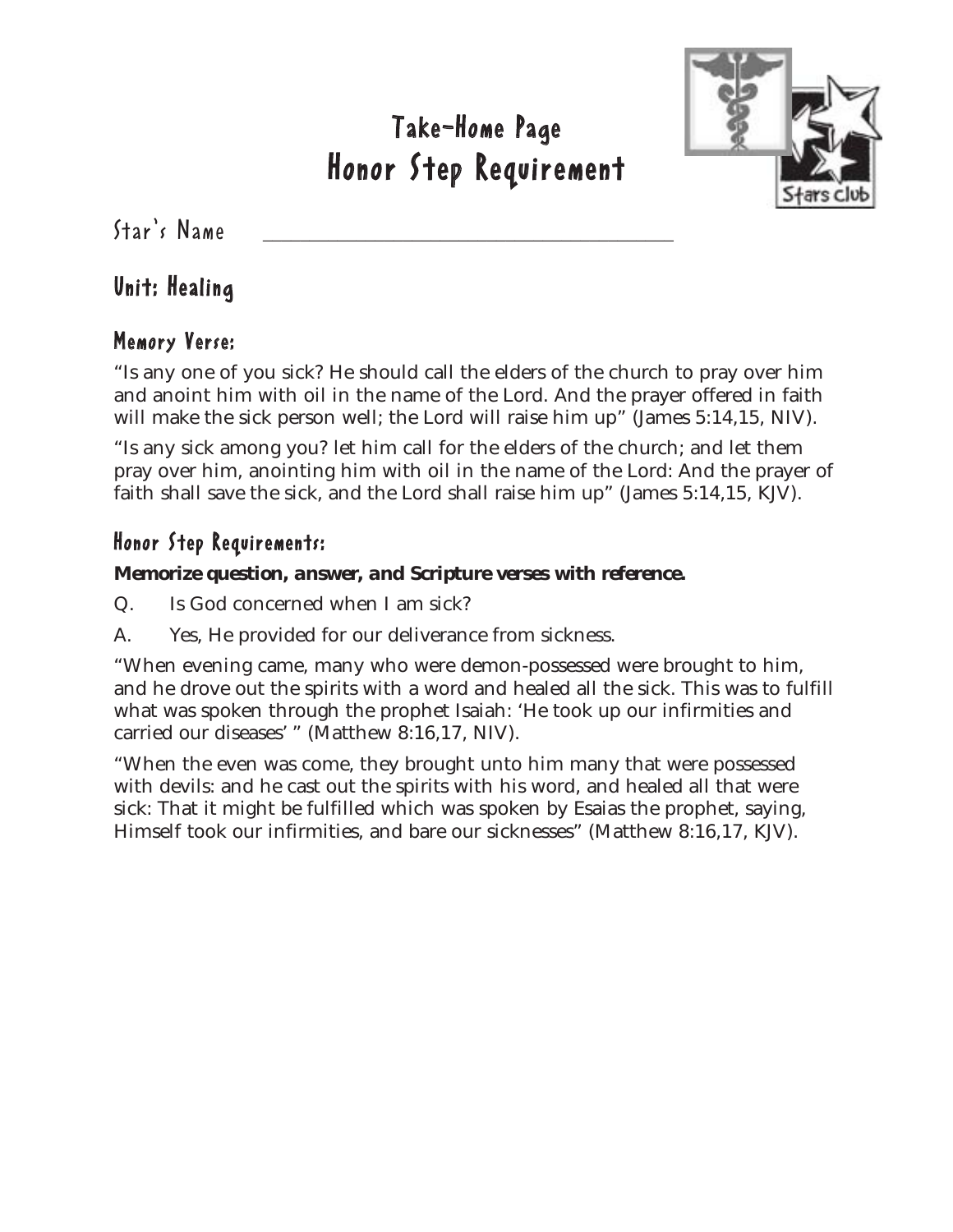

 $Star's$  Name

#### Unit: The Holy Spirit

#### Memory Verse:

"But you will receive power when the Holy Spirit comes on you; and you will be my witnesses in Jerusalem, and in all Judea and Samaria, and to the ends of the earth" (Acts 1:8, NIV).

"But ye shall receive power, after that the Holy Ghost is come upon you: and ye shall be witnesses unto me both in Jerusalem, and in all Judaea, and in Samaria, and unto the uttermost part of the earth" (Acts 1:8, KJV).

#### Honor Step Requirements:

#### *Memorize two questions, answers, and Scripture verses with references.*

- Q. What is the chief purpose of the infilling of the Holy Spirit?
- A. The Holy Spirit is given so that we might have power for Christian witnessing and service.

"But you will receive power when the Holy Spirit comes on you; and you will be my witnesses in Jerusalem, and in all Judea and Samaria, and to the ends of the earth" (Acts 1:8, NIV).

"But ye shall receive power, after that the Holy Ghost is come upon you: and ye shall be witnesses unto me both in Jerusalem, and in all Judaea, and in Samaria, and unto the uttermost part of the earth" (Acts 1:8, KJV).

Q. How may a Christian be filled with the Holy Spirit?

A. A Christian may be filled by praying in faith as the first disciples did.

" 'If you then, though you are evil, know how to give good gifts to your children, how much more will your Father in heaven give the Holy Spirit to those who ask him!' " (Luke 11:13, NIV).

" 'If ye then, being evil, know how to give good gifts unto your children: how much more shall your heavenly Father give the Holy Spirit to them that ask him?' " (Luke 11:13, KJV).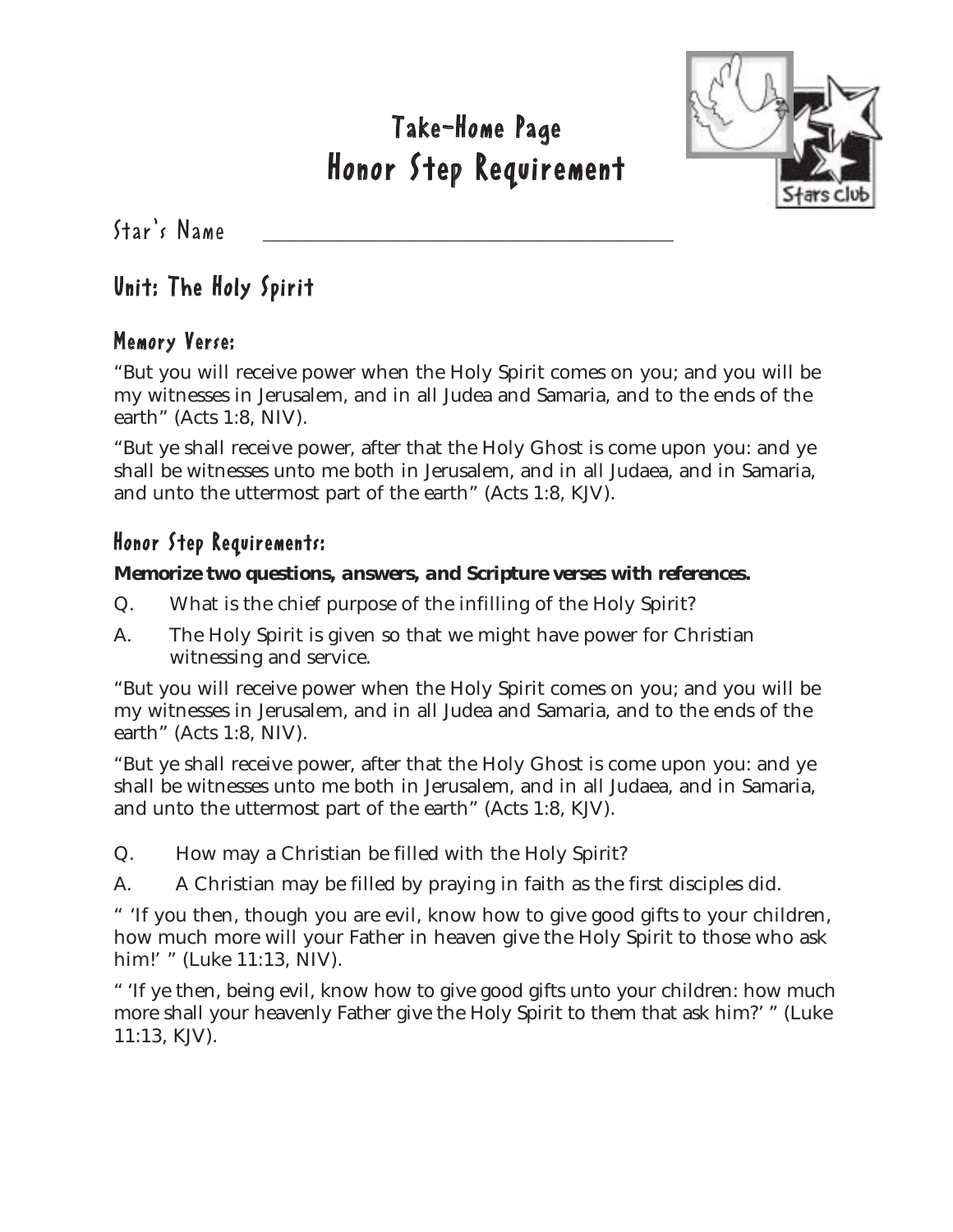# girls ministries

## **Stars Honor Steps Study Guide**

#### **Bible Survey**

Memorize the Books of the Bible

| Genesis      | 2 Chronicles        | Daniel           |
|--------------|---------------------|------------------|
| Exodus       | Ezra                | Hosea            |
| Leviticus    | Nehemiah            | Joel             |
| Numbers      | Esther              | Amos             |
| Deuteronomy  | Job                 | Obadiah          |
| Joshua       | Psalms              | Jonah            |
| Judges       | Proverbs            | Micah            |
| Ruth         | <b>Ecclesiastes</b> | Nahum            |
| 1 Samuel     | Songs of Songs      | <b>Habakkuk</b>  |
| 2 Samuel     | Isaiah              | Zephaniah        |
| 1 Kings      | Jeremiah            | Haggai           |
| 2 Kings      | Lamentations        | <b>Zechariah</b> |
| 1 Chronicles | Ezekiel             | Malachi          |
|              |                     |                  |

#### **Old Testament New Testament**

| Matthew<br>Mark<br>Luke<br>John<br>Acts<br>Romans<br>1 Corinthians<br>2 Corinthians<br>Galatians<br>Ephesians<br>Philippians<br>Colossians | 2 Thessalonians<br>1 Timothy<br>2 Timothy<br>Titus<br>Philemon<br><b>Hebrews</b><br>James<br>1 Peter<br>2 Peter<br>1 John<br>2 John<br>3 John |
|--------------------------------------------------------------------------------------------------------------------------------------------|-----------------------------------------------------------------------------------------------------------------------------------------------|
|                                                                                                                                            |                                                                                                                                               |
| 1 Thessalonians                                                                                                                            | Jude<br>Revelation                                                                                                                            |

#### **End-Time Events**

Memorize two questions, answers, and Scripture verses with references.

**Q:** How do we know Jesus is coming again?

**A:** The Bible tells us so

**SV:** 1 Thessalonians 4:16,17. "For the Lord himself will come down from heaven, with a loud command, with the voice of the archangel and with the trumpet call of God, and the dead in Christ will rise first. After that, we who are still alive and are left will be caught up together with them in the clouds to meet the Lord in the air. And so we will be with the Lord forever."

**Q:** Why should we be ready at all times for the Lord's coming? **A:** Because we do not know when He will come.

**SV:** Matthew 24:44. "'So you also must be ready, because the Son of Man will come at an hour when you do not expect him.'"

#### **Healing**

Memorize the question, answer, and Scripture verse with reference.

**Q:** Is God concerned when I am sick?

**A:** Yes, He provided for our deliverance from sickness.

National Girls Ministries www.ngm.ag.org

©2009 by Gospel Publishing House, Springfield, MO 65802. All rights reserved, Permission is granted to reproduce this page for Mpact Girls Clubs clubroom use only.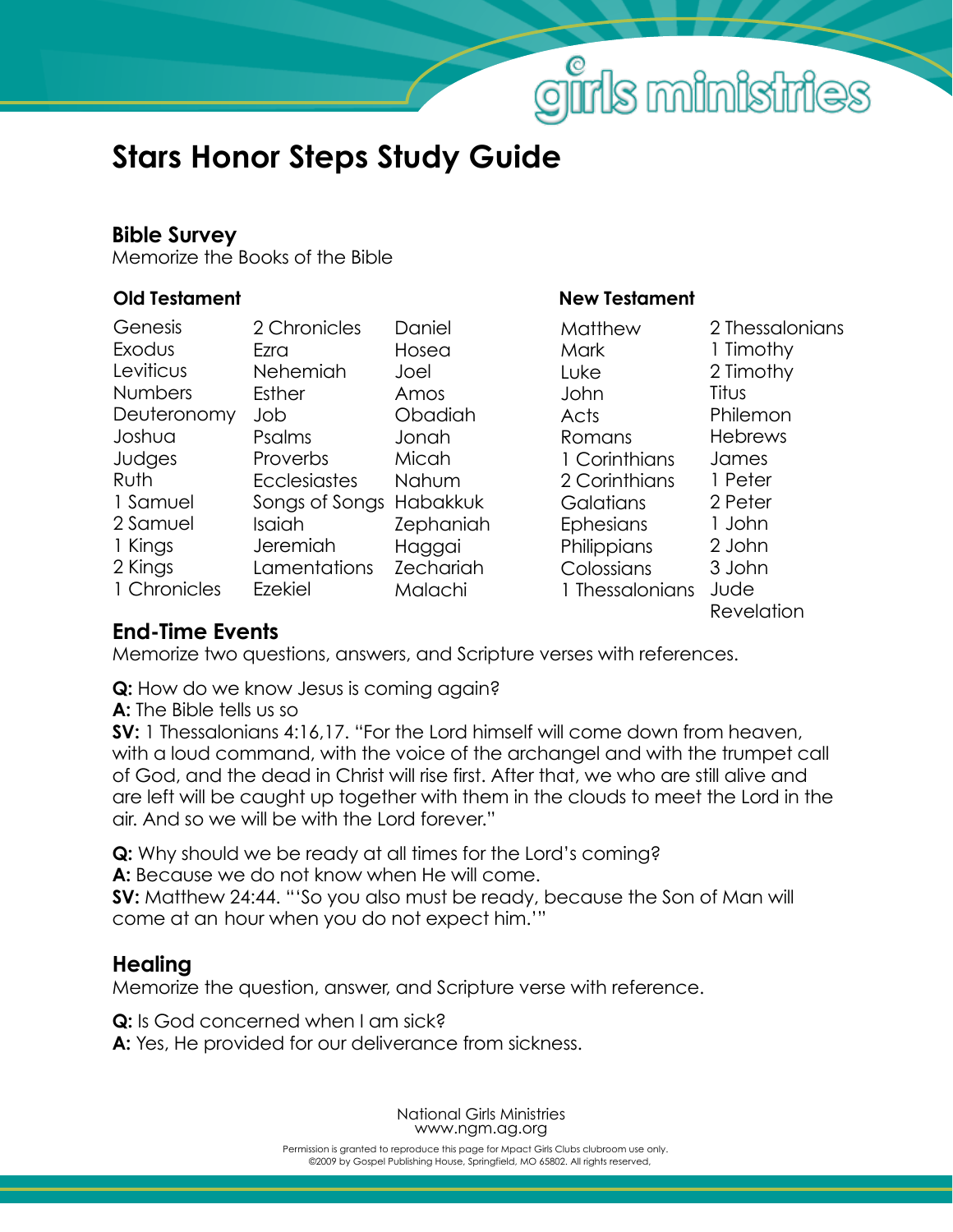

**SV:** Matthew 8:16,17. "When the evening came, many who were demonpossessed were brought to him, and he drove out the spirits with a word and healed all the sick. This was to fulfill what was spoken through the prophet Isaiah: 'He took up our infirmities and carried our diseases.'"

#### **The Holy Spirit**

Memorize two questions, answers, and Scripture verses with references.

**Q:** What is the chief purpose of the infilling of the Holy Spirit? **A:** The Holy Spirit is given so that we might have power for Christian witnessing and service.

**SV:** Acts 1:8. "But you will receive power when the Holy Spirit comes on you; and you will be my witnesses in Jerusalem, and in all Judea and Samaria, and to the ends of the earth."

**Q:** How may a Christian be filled with the Holy Spirit?

**A:** A Christian may be filled by praying in faith as the first disciples did. **SV:** Luke 11:13. "'If you then, though you are evil, know how to give good gifts to your children, how much more will your Father in heaven give the Holy Spirit to those who ask him!'"

#### **Integrity**

Write a 100-word essay entitled, "Think on These Things."

#### **Introduction to Our Church**

Memorize the "Statement of Faith."

I believe...

With God's help, I can become more like Jesus. God uses the Church to do His work. God uses spiritual leaders to help me grow. God heals. Jesus is coming soon. For a thousand years, Jesus will lead a time of peace on earth. Those who do not follow Jesus will be separated from God forever. Those who follow Jesus will live with God forever. The Bible is God's Word and His plan for me. There is one true God. God the Father, Jesus, and the Holy Spirit are one. Jesus is God's Son. Everyone has sinned. I can be a Christian because Jesus died for me. I obey and remember Jesus when I take Communion and am baptized in water. The baptism in the Holy Spirit is God's gift to me. When I am baptized in the Holy Spirit, I will speak in tongues.

> National Girls Ministries www.ngm.ag.org

©2009 by Gospel Publishing House, Springfield, MO 65802. All rights reserved, Permission is granted to reproduce this page for Mpact Girls Clubs clubroom use only.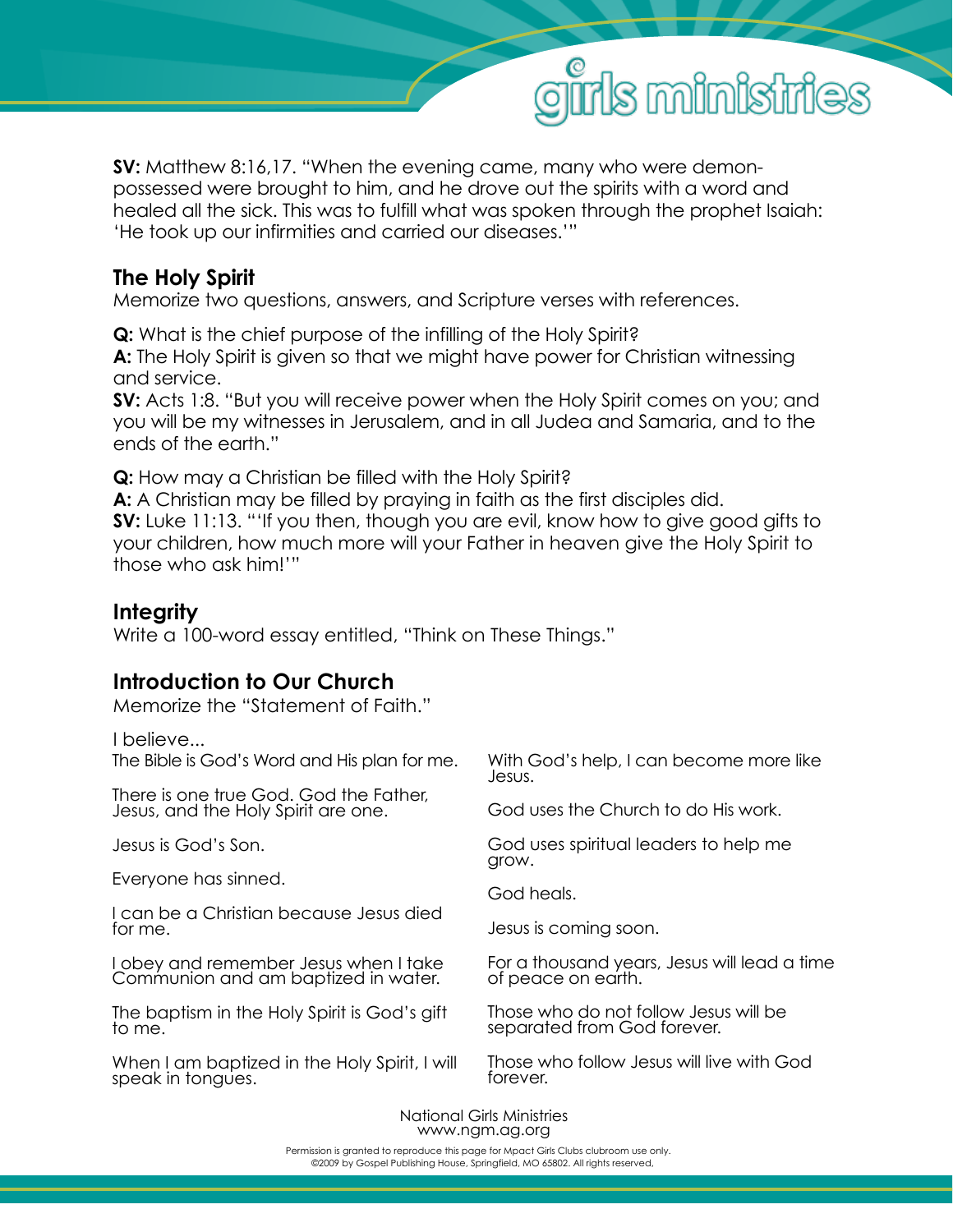

#### **The Life of Christ**

List 10 main events in the Life of Christ as found in Matthew, and find references in each of the Gospels for 8 events on the attached sheet.

#### **Prayer**

Memorize the Lord's Prayer and keep a 1-month prayer journal. "Our Father which art in heaven, Hallowed be thy name. Thy kingdom come. Thy will be done in earth, as it is in heaven. Give us this day our daily bread. And forgive us our debts, as we forgive our debtors. And lead us not into temptation, but deliver us from evil: For thine is the kingdom, and the power, and the glory, for ever. Amen" (Matthew 6:9-13, KJV).

#### **Salvation**

Memorize the "ABC's of Salvation" with Scripture verses and references.

A: Admit we are sinners.

Romans 3:23

"For all have sinned and fall short of the glory of God."

B: Believe in Jesus to forgive our sins.

Acts 16:31

 "They replied, 'Believe in the Lord Jesus, and you will be saved—you and your household.'"

C: Confess our sins.

1 John 1:9

 "If we confess our sins, he is faithful and just and will forgive us our sins and purify us from all unrighteousness."

> National Girls Ministries www.ngm.ag.org

©2009 by Gospel Publishing House, Springfield, MO 65802. All rights reserved, Permission is granted to reproduce this page for Mpact Girls Clubs clubroom use only.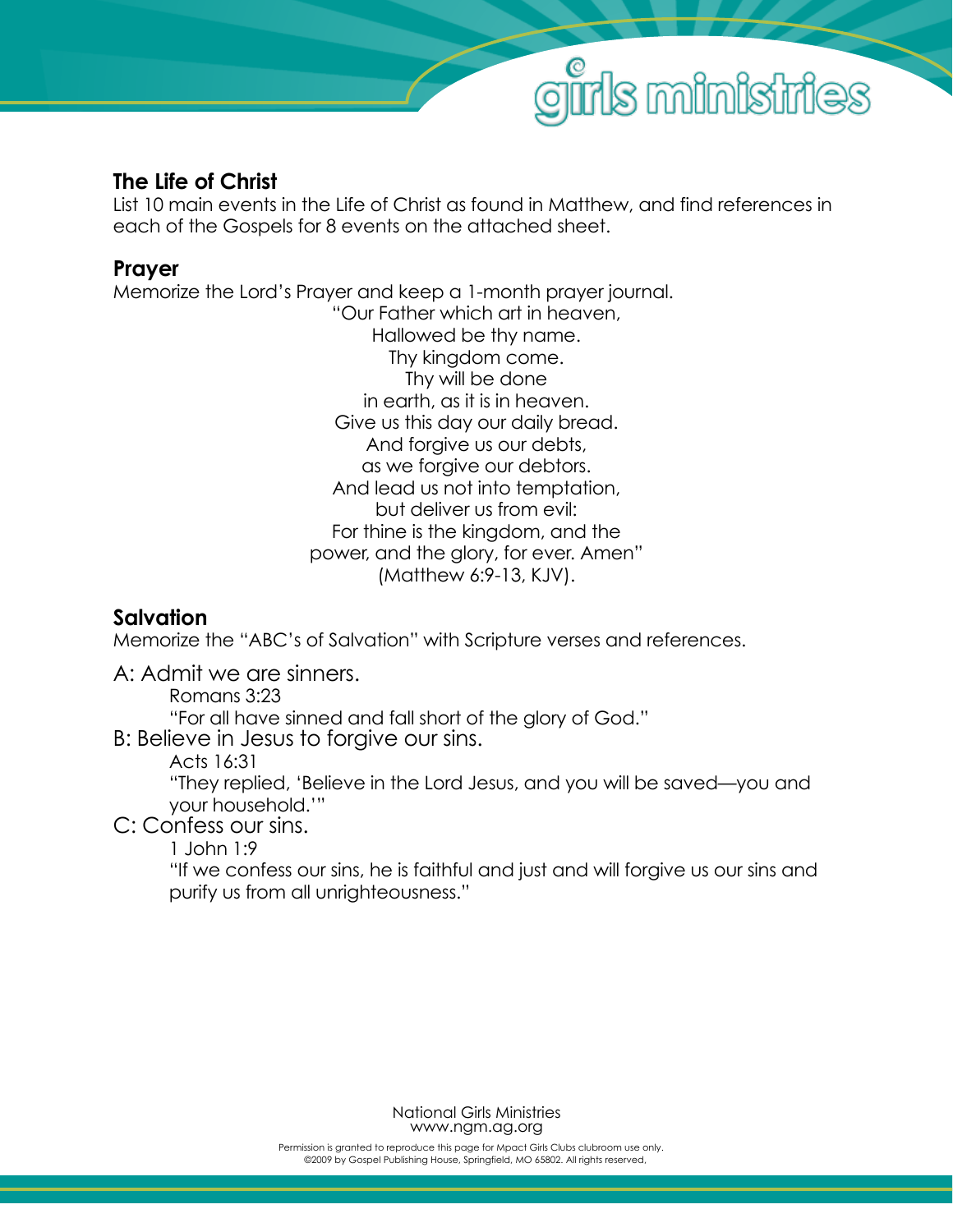

 $Star's$  Name

#### Unit: Integrity

#### Memory Verse:

"Whatever is true, whatever is noble, whatever is right, whatever is pure, whatever is lovely, whatever is admirable—if anything is excellent or praiseworthy—think about such things" (Philippians 4:8, NIV).

"Whatsoever things are true, whatsoever things are honest, whatsoever things are just, whatsoever things are pure, whatsoever things are lovely, whatsoever things are of good report; if there be any virtue, and if there be any praise, think on these things" (Philippians 4:8, KJV).

#### Honor Step Requirements:

#### *Write a 100-word essay entitled, "Think on These Things."*

Please write your essay on the back of this page or on a separate sheet of paper.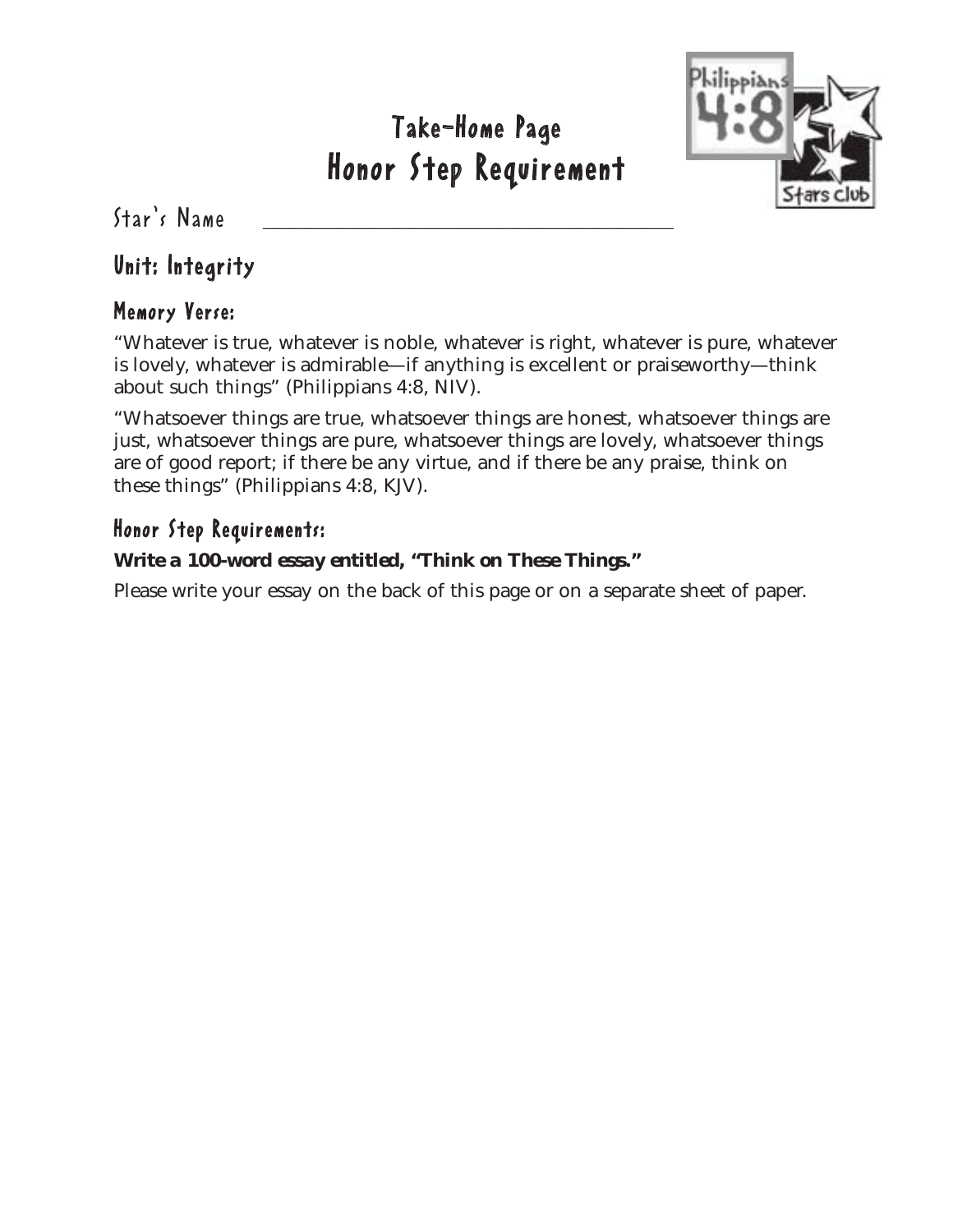

 $Star's$  Name

#### Unit: The Life of Christ

#### Memory Verse:

"Jesus answered, 'I am the way, the truth, and the life. No one comes to the Father except through me' " (John 14:6, NIV).

"Jesus saith unto him, I am the way, the truth, and the life: no man cometh unto the Father, but by me" (John 14:6, KJV).

#### Honor Step Requirements:

#### *List 10 main events in the Life of Christ as found in Matthew, and find references in each of the Gospels for 8 events listed on the next page.*

10 main events in the Life of Christ as found in Matthew.

| 1.  |  |  |
|-----|--|--|
| 2.  |  |  |
| 3.  |  |  |
| 4.  |  |  |
| 5.  |  |  |
| 6.  |  |  |
| 7.  |  |  |
| 8.  |  |  |
| 9.  |  |  |
| 10. |  |  |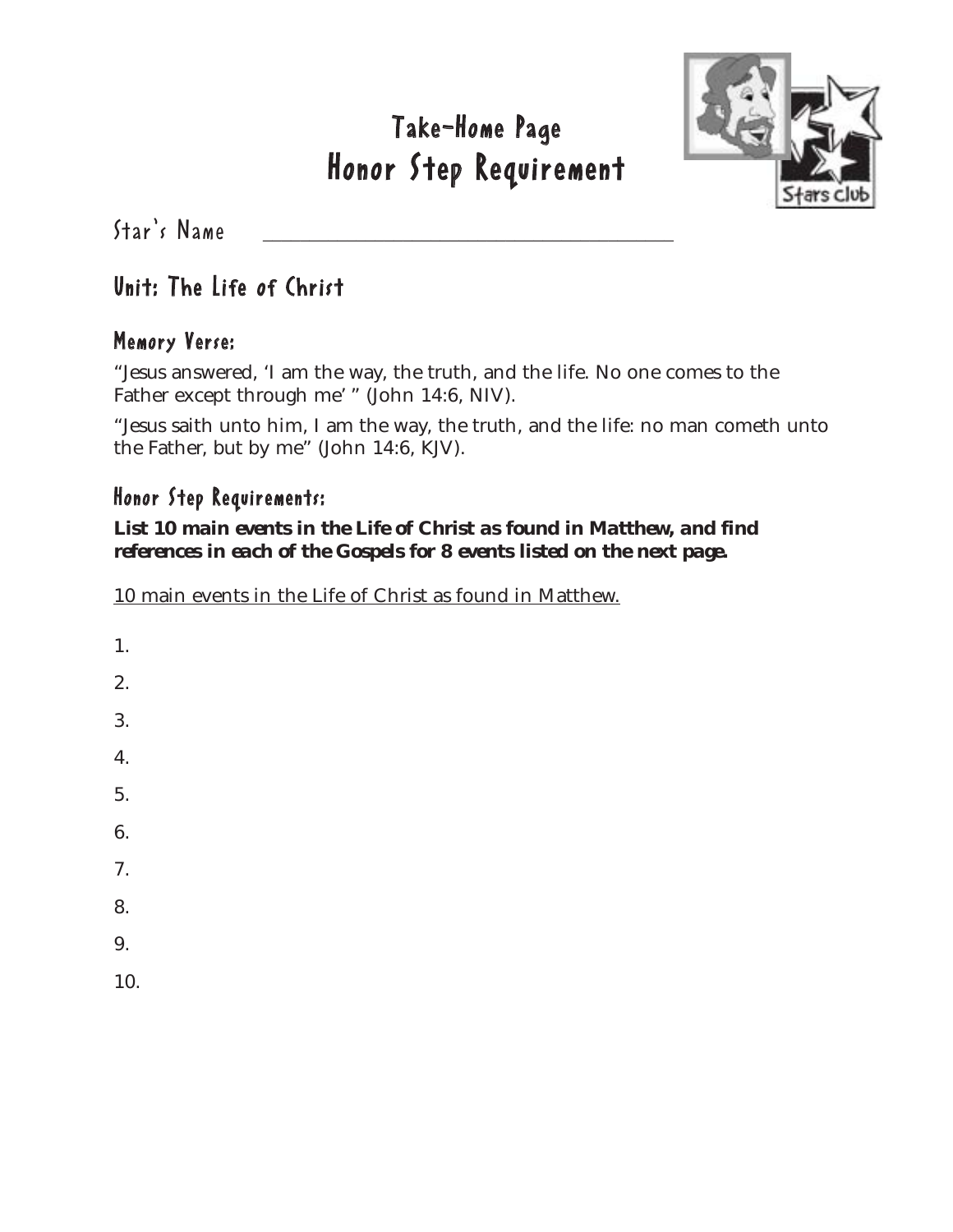#### Find references in each of the Gospels for the events listed below.

- 1. Jesus Baptized—
- 2. Jesus Feeds the 5,000—
- 3. The Triumphal Entry—
- 4. The Last Supper—
- 5. Jesus' Arrest and Trial—
- 6. Jesus' Crucifixion and Death—
- 7. The Burial of Jesus—
- 8. The Empty Tomb—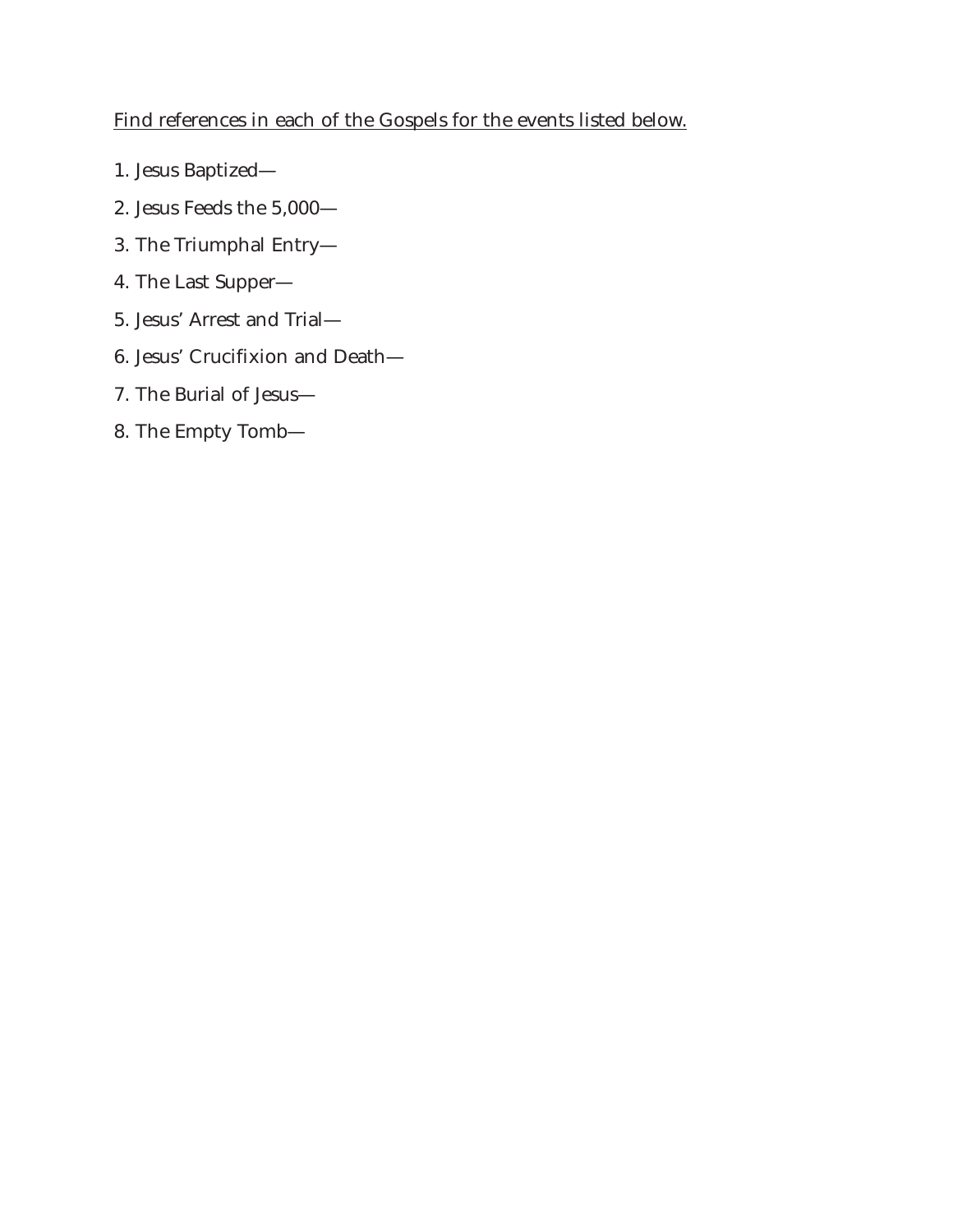

 $Star's$  Name

#### Unit: Prayer

#### Memory Verse:

"Do not be anxious about anything, but in everything by prayer and petition, with thanksgiving, present your requests to God. And the peace of God, which transcends all understanding, will guard your hearts and your minds in Christ Jesus" (Philippians 4:6,7, NIV).

"Be careful for nothing; but in every thing by prayer and supplication with thanksgiving let your requests be made known unto God. And the peace of God, which passeth all understanding, shall keep your hearts and minds through Christ Jesus" (Philippians 4:6,7, KJV).

#### Honor Step Requirements:

#### *Memorize the Lord's Prayer and keep a 1-month prayer journal.*

" 'Our Father in heaven, hallowed be your name, your kingdom come, your will be done on earth as it is in heaven. Give us today our daily bread. Forgive us our debts, as we also have forgiven our debtors. And lead us not into temptation, but deliver us from the evil one' " (Matthew 6:9–13, NIV).

" 'Our Father which art in heaven, Hallowed be thy name. Thy kingdom come. They will be done in earth, as it is in heaven. Give us this day our daily bread. And forgive us our debts, as we forgive our debtors. And lead us not into temptation, but deliver us from evil: For thine is the kingdom, and the power, and the glory, for ever. Amen' " (Matthew 6:9–13, KJV).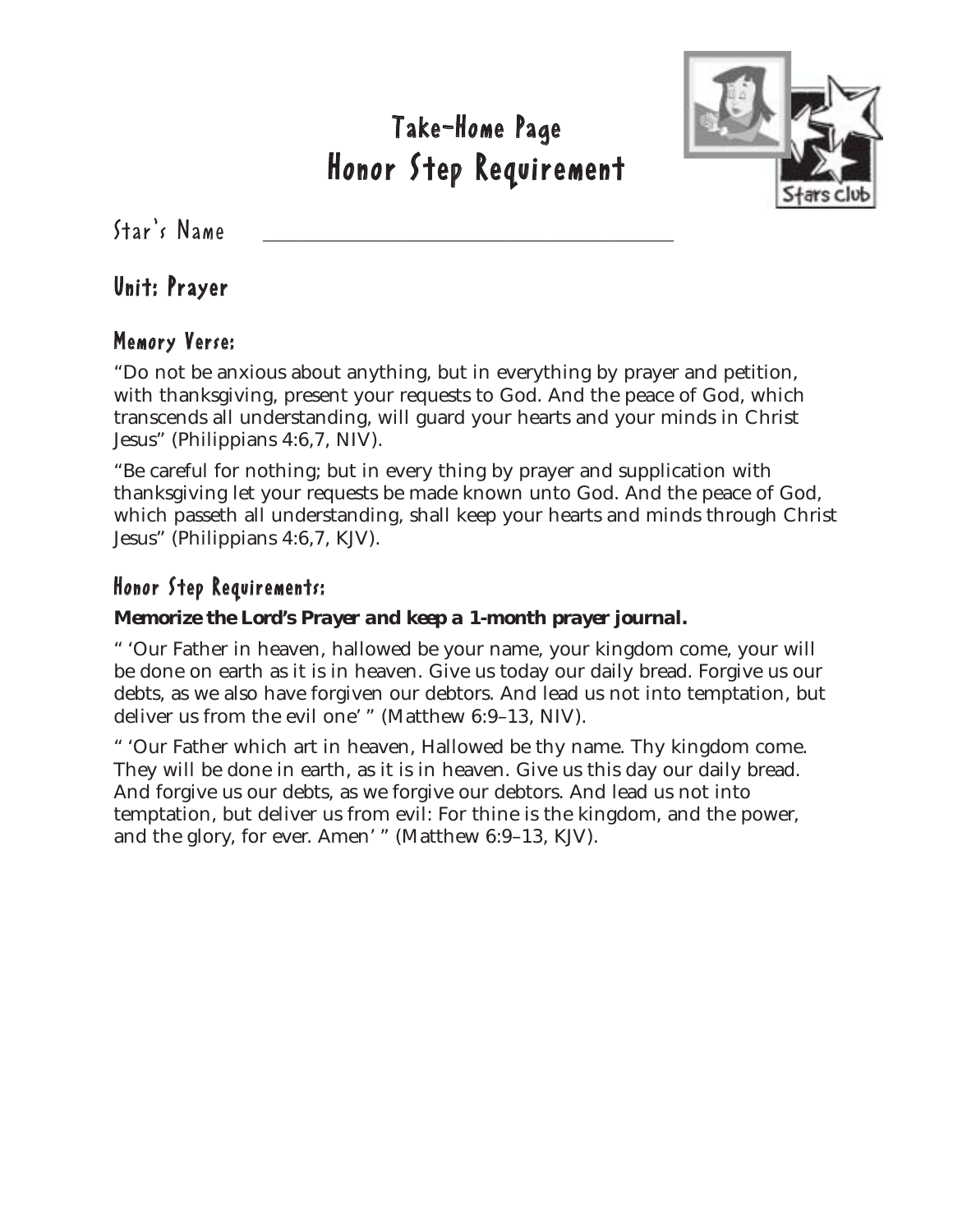Name Bible Survey<br>Books of<br>Bible  $Q, A, \& S$ End Times  $\frac{\text{Hcaling}}{\text{Q.A.} \& \text{S}}$  $\begin{array}{c|c}\n\text{Holy Spin} \\
\text{Q, A, & (2)} \\
\hline\n\end{array}$ Integrity<br>Essay Intro to Church Life of Christ<br>Statement Gospel<br>of Faith Worksheet Lord's Prayer<br>Prayer Journal Prayer Salvation<br>ABC's of<br>Salvation

Honor Steps completed Record

Permission granted to reproduce this page for Missionettes clubroom use only.